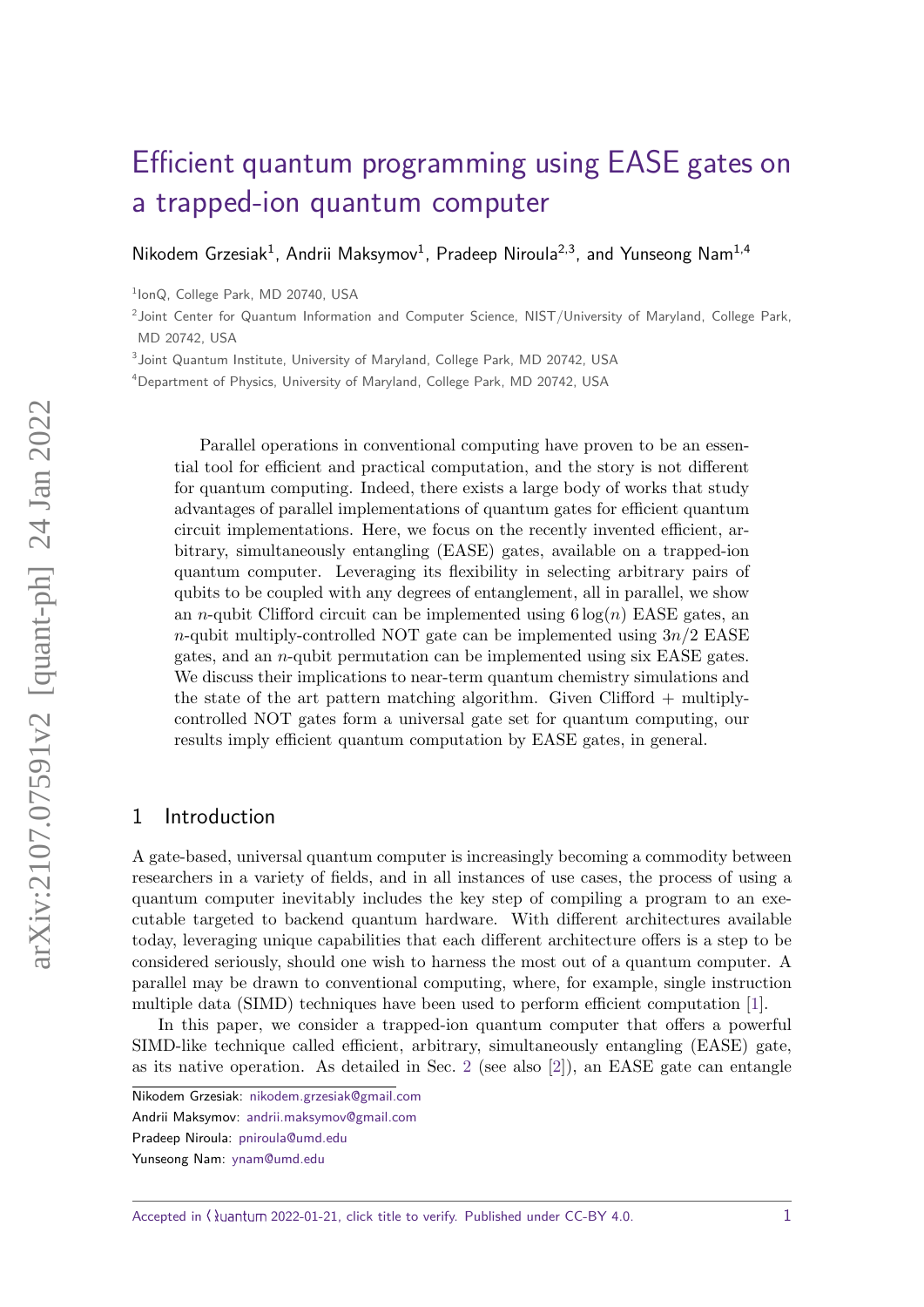arbitrarily selected pairs of qubits in one step. When the entanglement couplings for all pairs are identical, the EASE gate becomes the so-called global Mølmer-Sørensen (GMS) gate, investigated in [\[3–](#page-8-2)[5\]](#page-8-3) to demonstrate more efficient compilation of quantum programs when compared to a serial approach.

Specific to this work, we focus on three important classes of circuits, widely used in many quantum programs: Clifford circuits, multiply-controlled NOT (NOT: $=\begin{pmatrix} 0 & 1 \\ 1 & 0 \end{pmatrix}$ ) operation, and the permutation operator. For the first, we consider the number of EASE gates sufficient to implement an *n*-qubit arbitrary Clifford circuit. Specifically, in Sec. [3,](#page-2-0) we improve the best-known bound of  $6n$ , reported in [\[5\]](#page-8-3), to  $6 \log(n)$ , where we dropped additive constant dependence. For the second, we consider an *n*-controlled NOT gate and show, in Sec. [4,](#page-4-0) the number of EASE gates required can be reduced to  $3n/2$ . This may be compared to the state-of-the-art 2*n* [\[4\]](#page-8-4) for the GMS-based approach. Further, we show the number of EASE gates can be as small as two for an arbitrarily large *n*, should the ancillae be inexpensive. Lastly, in Sec. [5](#page-7-0) we show a permutation of arbitrary number of qubits can be performed using six EASE gates only.

## <span id="page-1-0"></span>2 EASE gates

We start by defining an EASE gate, i.e.,

$$
\text{EASE}\left(\vec{\phi},\vec{\theta}\right) := \prod_{j>k} \exp\left(-i\sigma_{\phi_j}^{(j)}\sigma_{\phi_k}^{(k)}\theta_{jk}/2\right),\tag{1}
$$

where

$$
\sigma_{\phi_j}^{(j)} = \cos(\phi_j)\sigma_x^{(j)} + \sin(\phi_j)\sigma_y^{(j)}
$$
\n(2)

is a Pauli operator, defined over a vector that points to the equator of a Bloch sphere with azimuthal angle  $\phi_j$ , acting on qubit *j* and free parameters  $\theta_{jk}$  are the entanglement coupling between qubits *j* and *k*. Shown in [\[2\]](#page-8-1) was that, even though the number of  $\theta_{ik}$ parameters increases quadratically in the number of qubits *n*, the complexity of the control signal design scales at most linearly in the number of qubits *n*, bounded from above by 3*n* − 1. Note a single two-qubit gate requires similar complexity, i.e., 2*n* + 1 [\[6\]](#page-8-5). In other words, an EASE gate's complexity is at most a small (*<* 1*.*5) multiplicative constant factor more than that of the conventional two-qubit gate.

It thus stands to reason that the use of EASE gates, whenever possible, should be explored.<sup>[1](#page-1-1)</sup> The main differences between the EASE gates and the GMS gates are that (i) one can choose arbitrary pairs to be entangled in an EASE gate whereas one must entangle all pairs in the GMS gate<sup>[2](#page-1-2)</sup> and (ii) the entanglement couplings can be chosen flexibly for each selected pair in an EASE gate whereas in the GMS gate they cannot be. In other words, a GMS gate is a special EASE gate with  $\theta_{jk}$  for all *j* and *k* being identical to one another. We note that, in this paper, we judiciously use both (i) and (ii) to improve the quantum circuit efficiency.

Due to their versatile use throughout this paper, we briefly discuss the complexity of implementing a fan-in or a fan-out controlled-NOT (CNOT) operation in the following. It was reported in [\[3\]](#page-8-2) that two GMS gates are needed to implement either the fan-in or

<span id="page-1-1"></span><sup>&</sup>lt;sup>1</sup>We note that EASE gates could, e.g., be of lower fidelity than the conventional two-qubit gate in today's trapped-ion quantum computers, as observed in [\[2\]](#page-8-1). Therefore, at least for the near term, a care needs to taken when determining if the use of EASE gates would indeed be beneficial.

<span id="page-1-2"></span><sup>2</sup>We abuse the notion GMS, including the case where only a subset of qubits is considered.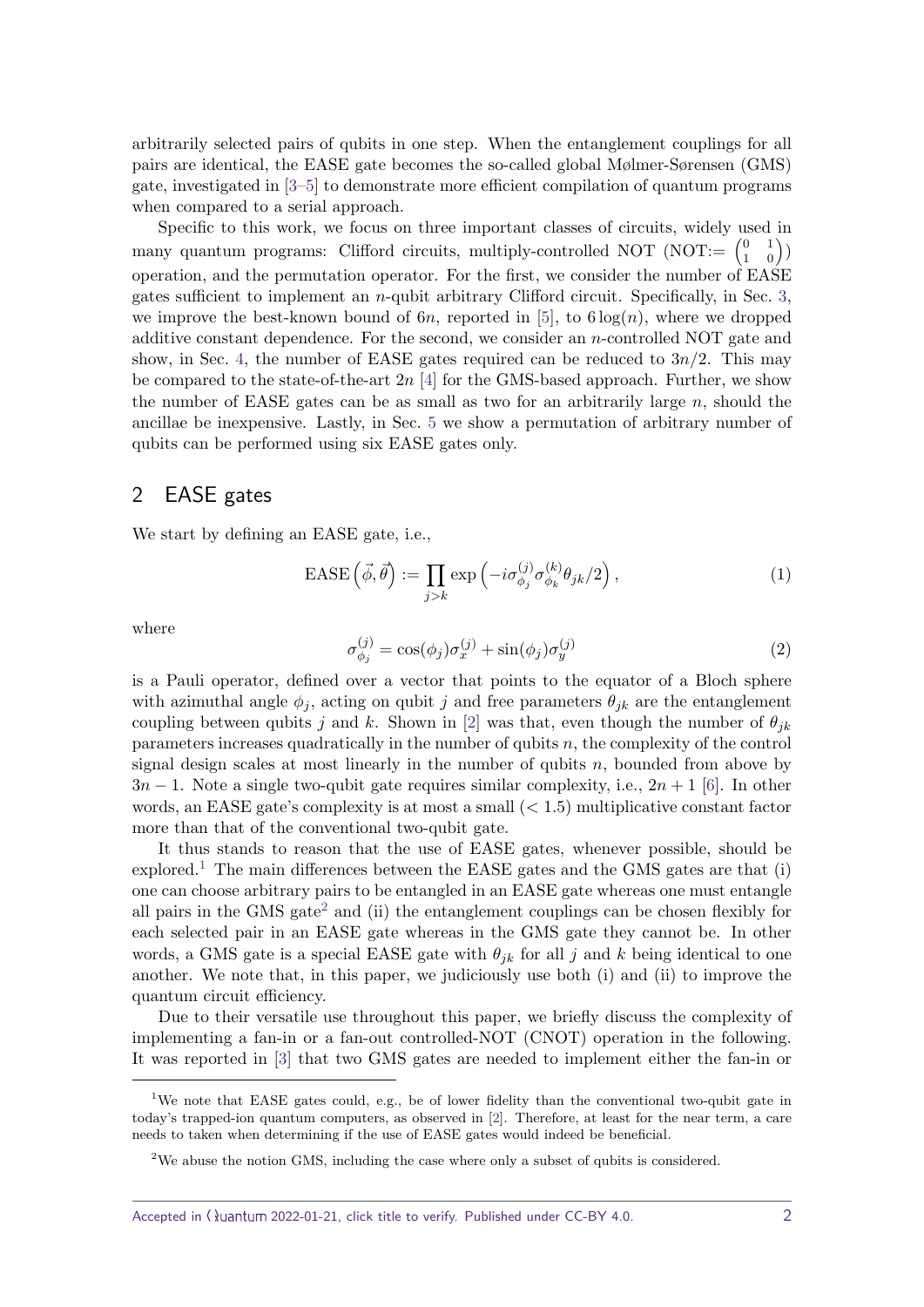<span id="page-2-1"></span>

Figure 1: Fan-out and fan-in operation implementation using GMS vs. EASE gates for a four-qubit instance. Both GMS and EASE gates used here assume the entangling angle of *π/*2 between pairs of  $q$ ubits.  $X^c$  and  $Y^c$  denote the single-qubit operators  $\exp(-i\sigma_x c \pi/2)$  and  $\exp(-i\sigma_y c \pi/2)$ , respectively. The EASE gate used for the fan-out simultaneously entangles only qubits (0*,* 1), (0*,* 2), and (0*,* 3), where qubits are labeled from zero to three from the top. The EASE gate used for the fan-in simultaneously entangles only qubits (0*,* 3), (1*,* 3), and (2*,* 3).

the fan-out operation over *n* qubits. Note a serial approach would require  $n-1$  XX( $\pi/2$ ) gates each, where an  $XX(\theta)$  gate is defined as  $\exp(-i\sigma_x\sigma_x\theta/2)$ . Leveraging the ability to target arbitrary pairs of qubits, only a single EASE gate is required for each. See Fig. [1](#page-2-1) for details. Briefly, an EASE gate can implement any combinations of XX gates in parallel, colliding or not at a qubit. All of the XX gates used to implement either the fan-in or the fan-out operation would thus be implemented using a single EASE gate. Parallel fan-ins to different targets with potentially colliding controls or parallel fan-outs from different controls to potentially colliding targets would also cost only a single EASE gate.

## <span id="page-2-0"></span>3 Clifford circuits

We report in this section an EASE-based method to synthesize an arbitrary Clifford circuit, using a normal form of H-S-CZ-CNOT-H-CZ-S-H [\[7\]](#page-8-6). Here, H and S denote single-qubit gate layers of Hadamard H :=  $\frac{1}{\sqrt{2}}$ 2  $\begin{pmatrix} 1 & 1 \end{pmatrix}$  $\begin{pmatrix} 1 & 1 \\ 1 & -1 \end{pmatrix}$  and phase gates S :=  $\begin{pmatrix} 1 & 0 \\ 0 & i \end{pmatrix}$  $\begin{pmatrix} 1 & 0 \\ 0 & i \end{pmatrix}$ , respectively, which are trivially parallelizable. Thus, we focus in the following an efficient method to implement CZ – which stands for controlled-Z, where  $Z := \begin{pmatrix} 1 & 0 \\ 0 & -1 \end{pmatrix}$  $\begin{pmatrix} 1 & 0 \\ 0 & -1 \end{pmatrix}$ , – and CNOT layers.

A CZ layer is straightforward to implement using a single EASE gate. This is so since, as shown in Fig. [2,](#page-3-0) a CZ gate can be decomposed into a  $\text{ZZ}:= \exp(-i\sigma_z \sigma_z \theta/2)$  gate and two  $S^{-1}$  gates, where ZZ and  $S^{-1}$  gates commute with one another. This way, all of the ZZ gates can be layered to form a single block of ZZ gates and the aggregated  $S^{-1}$  gates, forming a single-qubit gate layer, can be implemented straightforwardly in parallel. The single block of ZZ gates is nothing but a Hadamard-layer conjugated XX gates, and our EASE gates can implement multiple XX gates over arbitrary pairs in a single step.

We next turn to an efficient implementation of a CNOT layer. Discussed in [\[3\]](#page-8-2) was the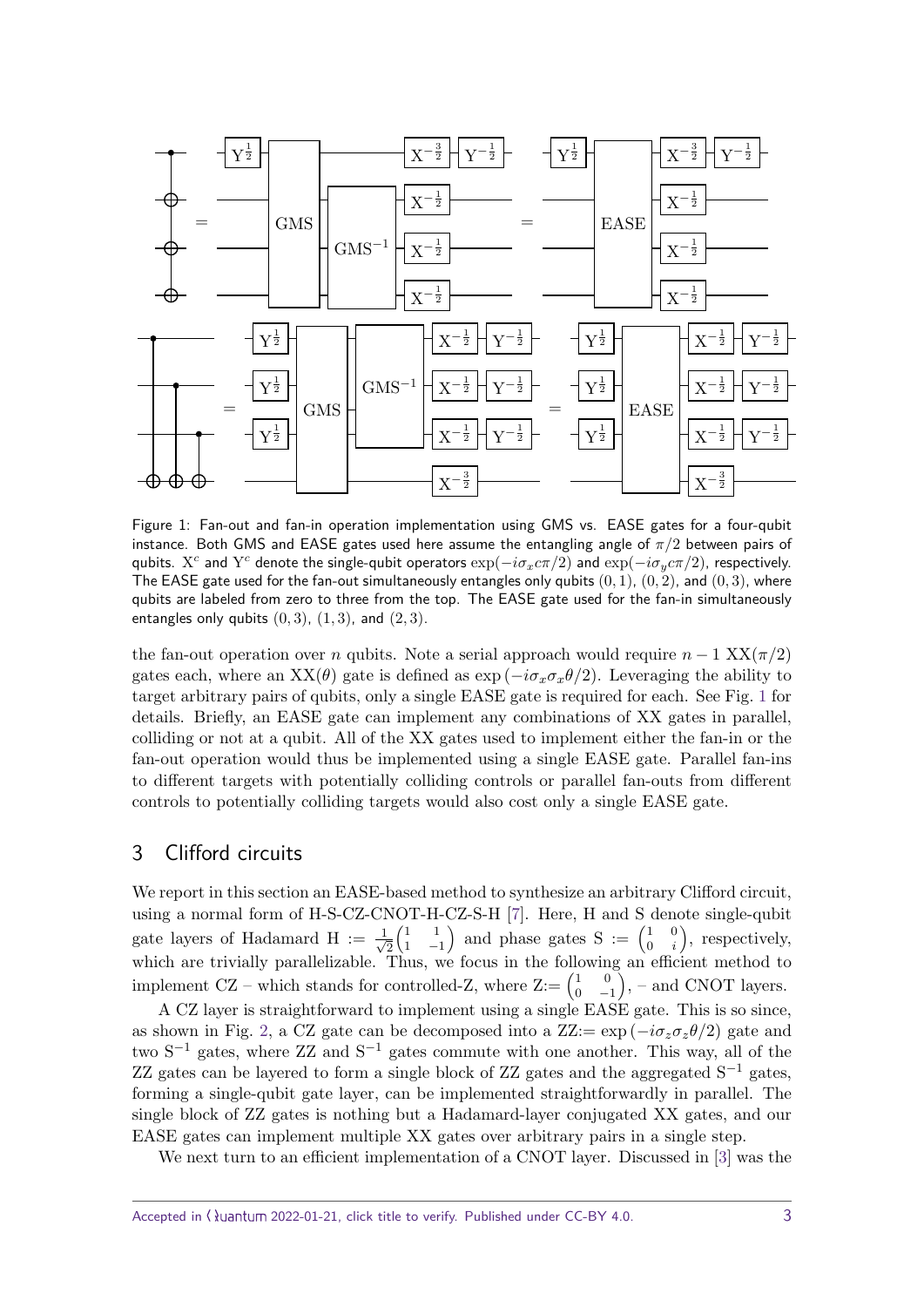

<span id="page-3-0"></span>Figure 2: Decomposition of a CZ gate using ZZ and  $S^{-1}$  gates, and then into XX, H, and  $S^{-1}$  gates. XX and ZZ gates here assume an entanglement angle  $\theta = \pi/2$ .

<span id="page-3-1"></span>

Figure 3: Illustration of the implementation strategy of an upper triangular transformation. As detailed in the main text, we first consider the  $2 \times 2$  regions along the diagonal. For each subsequent iteration, we multiply a factor of two to the sidelengths, exponentially expanding the areas of interest per region.

implementation detail of a CNOT layer, where the layer was LU-decomposed first, then each of the two resulting "triangular" transformations of size  $n \times n$  was implemented using 2*n* GMS gates, where two GMS gates were spent for each of the *n* fan-out CNOTs. This results in 4*n* GMS gates required for a CNOT layer. A naive replacement of two GMS gates used in each fanout with one EASE, possible due to the aforementioned flexibility of the EASE to apply XX gates only between the qubit pairs that comprise of the shared control and all of the targets, would result in 2*n* EASE gates per CNOT layer.

A more efficient approach is to use  $n/2$  ancilla qubits, where the ancilla qubits can be used to store XORs of input Boolean variables. To start, note an upper triangular transformation takes the input Boolean variables, say  $b_i$ ,  $i = 0, 1, ..., n - 1$ , for each qubit *i* and outputs  $o_i = \sum_{j=i}^{n-1} s_j^{(i)}$  $j^{(i)}$ , where  $s_j^{(i)} \in \{0,1\}$  is the *j*th element of the *i*th row of the linear, triangular transformation matrix. To facilitate the foregoing discussion, we assume *n* is a power of two, although this is not necessary.

We zoom in on the smallest triangles, regions occupying a  $2 \times 2$  area each, along the diagonal as shown in Fig. [3,](#page-3-1) of which there are *n/*2. The upper-right corner of each triangle tells us if the upper element needs to be transformed into the XOR of the upper element and the lower element of the triangle. We achieve this transformation by (a) introducing  $n/2$  clean ancilla qubits initialized to  $|0\rangle$ , (b) computing, in this case copying, the lower element onto the ancilla, should the upper triangular element be one, (c) applying CNOTs, controlled on each ancilla, targeting each upper elements, and (d) uncomputing (b), returning all ancillae to  $|0\rangle$ .

We next zoom out to focus on  $n/4$  triangles along the diagonal, each occupying a  $4 \times 4$ footprint each (see Fig. [3,](#page-3-1) middle panel). The idea is similar to that of the  $2 \times 2$  case considered above, i.e., (a)-(d). This time, each  $4 \times 4$  includes two  $2 \times 2$  triangles (shaded region) that we already took care of. Thus, all we need to consider at this point is the transformations implied by the upper-right  $2 \times 2$  square (light region) of the  $4 \times 4$  triangle.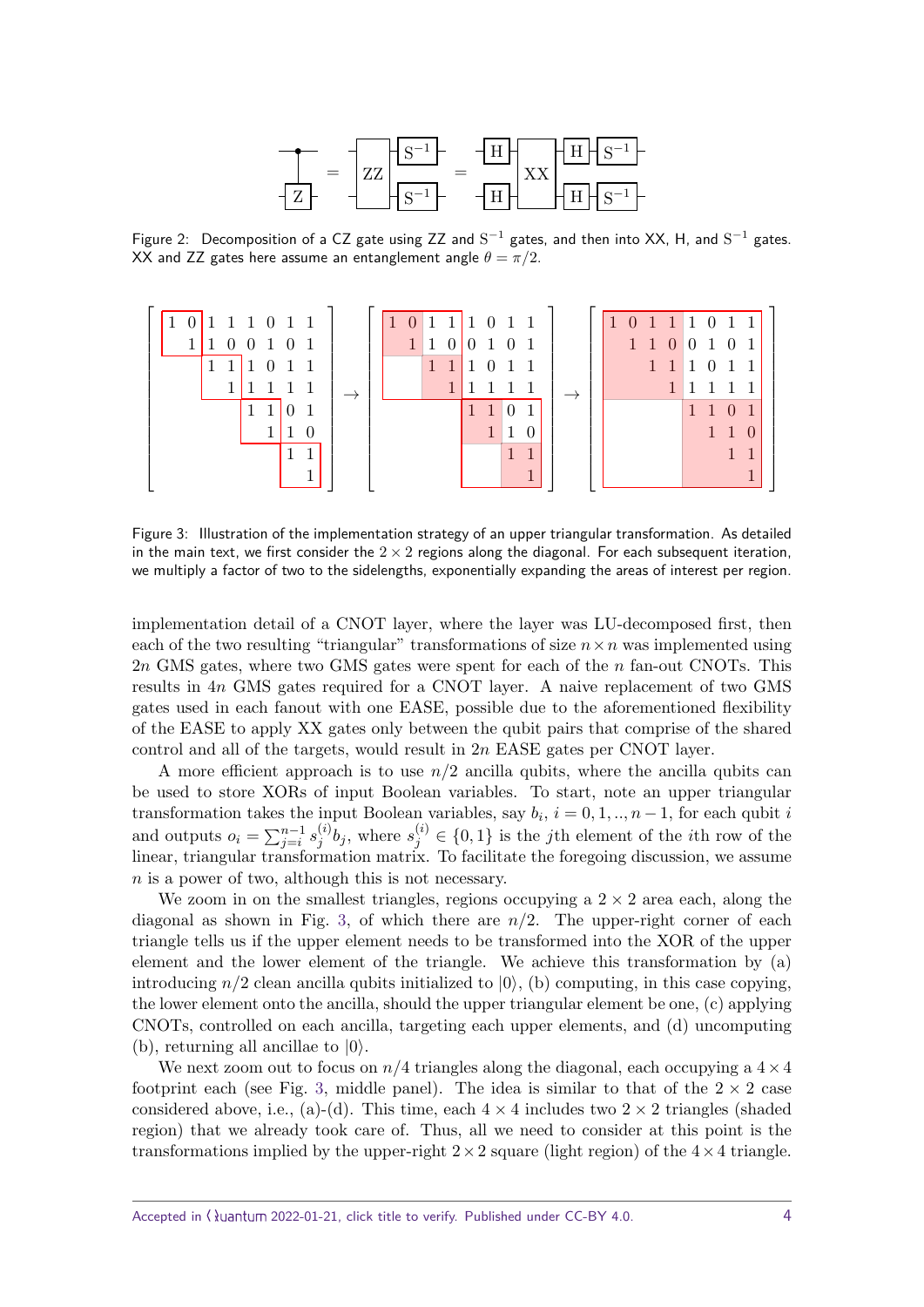Concretely, (a) given two clean ancillae, (b) we first compute, on the ancillae, the XOR values implied by the upper-right  $2 \times 2$  square using fan-ins from the lower-right  $2 \times 2$ triangle, of the  $4 \times 4$  triangle. Since the qubits that correspond to the lower two elements contain XOR patterns of the elements, one can always compute the rows of the square by fan ins. Once the ancillae encode the square, (c) we impart the computed XORs onto the upper two elements by a layer of parallel CNOTs as before. Lastly, (d) we uncompute the ancillae based on the unchanged, lower two elements of each  $4 \times 4$  triangle.

We iterate the above process by doubling the sidelength of the triangles at each iteration. The number of ancilla qubits required remains constant at *n/*2 and the entire process is over in  $log_2(n)$  steps. Each step requires three EASE gates, one each for steps (b), (c), and (d). Since we have two triangles in the LU decomposition of a CNOT transformation layer in the Clifford normal form, we use, at most, a total of  $6 \log_2(n)$  EASE gates for the CNOT stage. Together with the EASE counts required for the two CZ stages, i.e., two, we use for an arbitrary Clifford transformation over *n* qubits  $6 \log_2(n) + 2$  EASE gates, which may be compared to the state-of-the-art 6*n* GMS gates reported in [\[5\]](#page-8-3).

We note in passing that this construction of a CNOT stage using EASE gates can significantly benefit the near-term application of variational quantum eigensolver, simulating fermionic systems. Shown in [\[8\]](#page-8-7) was the use of generalized transformation that maps fermion basis to qubit basis to optimize the quantum circuit that results in groundstate energy estimates of a given chemcial system. The optimization strategy relies on the ability to induce the transformation efficiently, i.e., the reduction in the circuit complexity due to a good choice of transformation needs to outweigh the resource cost required for implementing the transformation itself in order to gain any advantages. Note the transformation considered therein is precisely the triangular transformation considered in this section. With the EASE approach, the transformation cost is kept at minimum.

## <span id="page-4-0"></span>4 Multiply-controlled NOT gates

Shown in [\[3\]](#page-8-2) was the method to construct multiply-controlled,  $C^{n-1}NOT$  gates (or Toffoli*n* gates, as used in [\[3\]](#page-8-2)) using GMS gates, where for a  $(n-1)$ -control gate, 3*n* GMS gates were used. Later, the state of the art was superseded with the results in [\[4\]](#page-8-4), requiring only 2*n* GMS gates. In this section, we reduce the number of EASE gates required to  $3n/2$ . In the extreme, rather unrealistic case of nearly-free ancilla qubits and pulse design resources, we can further reduce the EASE counts to two.

We start our discussion by reiterating the point made in [\[3\]](#page-8-2), i.e., a  $C^{n-1}Z$  gate, which is equivalent to  $C^{n-1}NOT$  gate up to a conjugation by Hadamard gates on the target qubit, performs

$$
C^{n-1}Z|b_0, b_1, ..., b_{n-1}\rangle \mapsto (w_{2^n})^{2^{n-1}} \prod_{j=0}^{n-1} b_j |b_0, b_1, ..., b_{n-1}\rangle,
$$
\n(3)

where  $w_{2^n} := \exp(i\pi/2^{n-1})$  and we assigned qubit indices *j* to each Boolean input  $b_j$ . Using  $2xy = x + y - (x \oplus y)$ , it was shown in [\[3\]](#page-8-2) that the exponent  $2^{n-1} \prod_{j=0}^{n-1} b_j$  can be expanded according to

$$
2^{n-1} \prod_{j=0}^{n-1} b_j = \sum_{l=1}^{n} (-1)^{l-1} T_l,
$$
\n(4)

where

$$
T_l = \sum_{k=1}^{nC_l} \bigoplus_{m=1}^l b_{c_l(k,m)}
$$
(5)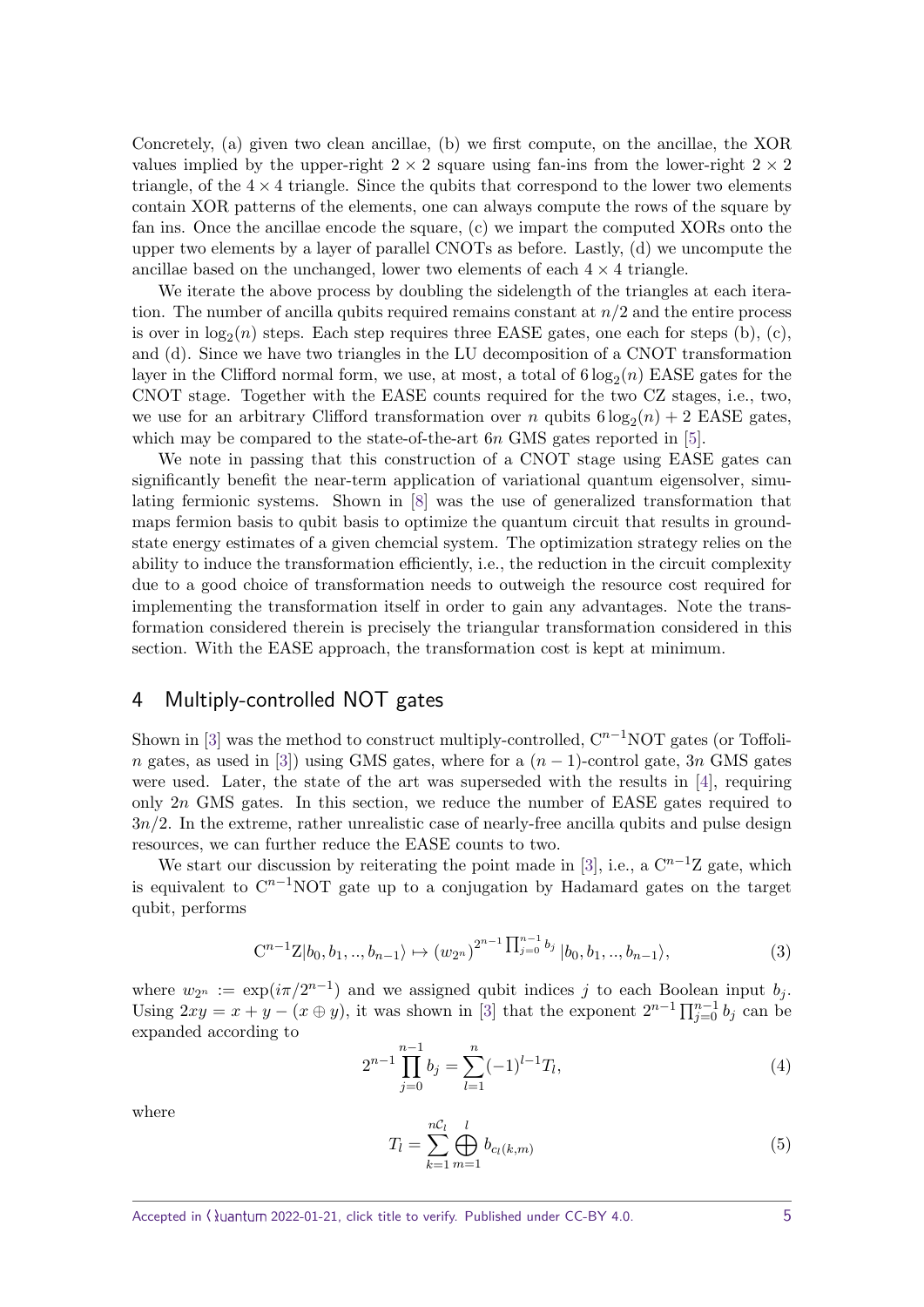<span id="page-5-0"></span>

Figure 4: Circuit diagram relevant for an EASE-based implementation of a  $C<sup>4</sup> NOT$  gate. The circuit shown implements the phase inductions detailed in the main text.  $\mathsf A$   $\mathrm C^4\mathsf{NOT}$  gate is implemented by conjugating the circuit by circuits shown in Fig. [6](#page-9-0) in Appendix [A,](#page-9-1) then further conjugating the resulting circuit by Hadamard gates on the target qubit (unspecified). Shown are the single-qubit  ${\rm Z}^c$  gates, which appear in solid boxes, and the ZZ gates, which appear as solid lines, each connecting two qubits marked by solid circles. Dashed boxes are drawn to delineate different pattern lengths *l*. The entanglement angles *θ* of ZZ gates for the different *l* values appear at the bottom of the dashed boxes. Input Boolean variables appear to the left of the circuit.

is the sum of all distinct length-*l* XOR patterns of input Boolean values, *cl*(*k, m*) is the *m*'th qubit index that appears in the *k*th length-*l* pattern, and  $nC_l$  is *n* choose *l*. Note a  $ZZ(\theta)$  gate on inputs *a* and *b* induces, up to a global phase,

$$
|ab\rangle \mapsto e^{i\theta(a \oplus b)}|ab\rangle. \tag{6}
$$

Given that an EASE gate, conjugated by a Hadamard layer, can implement as many ZZ gates in parallel as one desires with arbitrary angles for each  $ZZ - in$  this case  $\pm \pi/2^{n-1}$ – the problem of inducing a C *<sup>n</sup>*−1NOT gate reduces to inducing Boolean values such that XORs of the pairs of the values span the entire space of  $T_l$  for  $l = 1, 2, ..., n$ .

We note that, whenever possible, we take advantage of the fact that an application of an  $\mathbb{Z}^c$ , which is equivalent to  $\exp(-i c \pi \sigma_z/2)$  up to a global phase, induces

$$
|a\rangle \mapsto e^{i\theta a}|a\rangle,\tag{7}
$$

where  $\theta = c\pi$ . For instance, we take care of all  $l = 1$  terms by simply applying appropriate Z<sup>c</sup> gates to each qubit. We use this on some of the computed XOR patterns, to be discussed below.

A three-GMS construction of  $C^2NOT$  and  $C^3NOT$  are already available in [\[3\]](#page-8-2). We therefore focus on  $\mathrm{C}^4\mathrm{NOT}$  and  $\mathrm{C}^5\mathrm{NOT}$  and show that each of them can be constructed with three EASE gates, consuming four and seven ancillae each. To see how the construction works, we assume we start with the input Boolean variables  $b_j$ 's. For C<sup>4</sup>NOT, we induce (or compute – used interchangeably for the Boolean variables)  $b_2 \oplus b_3$ ,  $b_2 \oplus b_4$ ,  $b_3 \oplus b_4$ , and  $b_0 \oplus b_1 \oplus b_2 \oplus b_3 \oplus b_4$  on to each of the four ancillae (see Fig. [6](#page-9-0) in Appendix [A\)](#page-9-1). For C<sup>5</sup>NOT,  $w$ e induce  $b_0 ⊕ b_1 ⊕ b_2 ⊕ b_3 ⊕ b_4 ⊕ b_5$ ,  $b_0 ⊕ b_1 ⊕ b_2 ⊕ b_5$ ,  $b_0 ⊕ b_1 ⊕ b_3 ⊕ b_4$ ,  $b_0 ⊕ b_2 ⊕ b_3 ⊕ b_4$ ,  $b_1 ⊕ b_2 ⊕ b_3 ⊕ b_5$  $b_4, b_3 \oplus b_5$ , and  $b_4 \oplus b_5$  on to each of the seven ancillae (see Fig. [7](#page-9-2) in Appendix [A\)](#page-9-1). It is then possible to show by a simple exhaustive search that an appropriately selected set of pairs of qubits can induce all of  $T_l$ ,  $l = 2, 3, 4$  for C<sup>4</sup>NOT (Fig. [4\)](#page-5-0). For C<sup>5</sup>NOT, the set can cover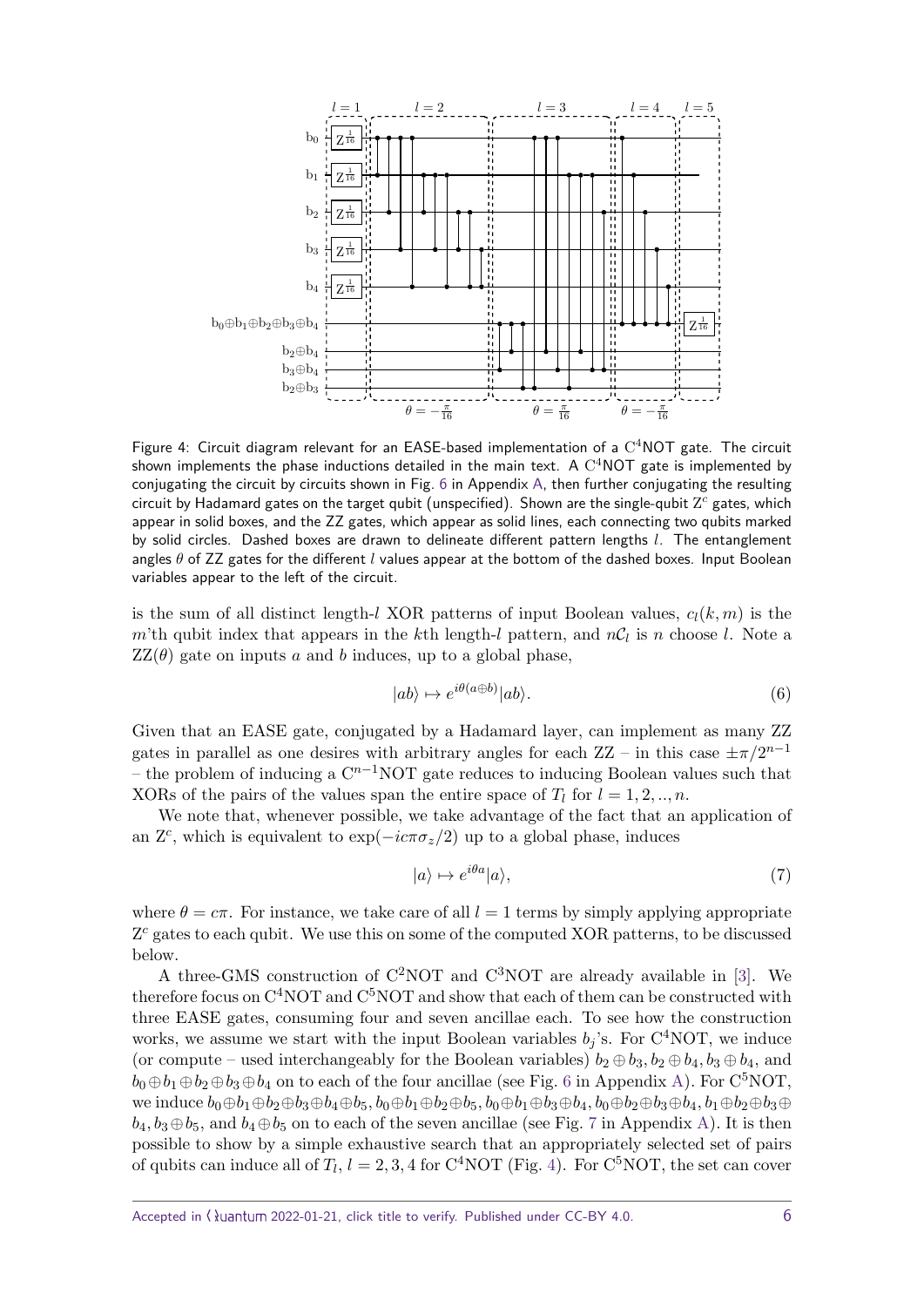all  $T_l$ ,  $l = 2, 3, 4, 5$ , except for  $b_0 \oplus b_1 \oplus b_2 \oplus b_5$ ,  $b_0 \oplus b_1 \oplus b_3 \oplus b_4$ ,  $b_0 \oplus b_2 \oplus b_3 \oplus b_4$ ,  $b_1 \oplus b_2 \oplus b_3 \oplus b_4$ , which are the XOR patterns already encoded in the ancillae (Fig. [5\)](#page-6-0). Therefore, we take care of these four patterns by simply applying appropriate Z *<sup>c</sup>* gates. Similarly, we take care of  $T_5$  for C<sup>4</sup>NOT and  $T_6$  for C<sup>5</sup>NOT using Z<sup>c</sup> gates applied to the ancillae that already contain the corresponding XOR patterns.

<span id="page-6-0"></span>

Figure 5: Circuit diagram relevant for an EASE-based implementation of a  $C^5NOT$  gate. The circuit shown implements the phase inductions detailed in the main text.  $\mathsf A~\mathrm{C}^5\mathsf{NOT}$  gate is implemented by conjugating the circuit by circuits shown in Fig. [7](#page-9-2) in Appendix [A,](#page-9-1) then further conjugating the resulting circuit by Hadamard gates on the target qubit (unspecified). The description of the figure is the same as in Fig. [4.](#page-5-0) For the convenience of the readers we import the caption verbatim. The circuit implements the phase inductions detailed in the main text. Shown are the single-qubit Z *<sup>c</sup>* gates, which appear in solid boxes, and the ZZ gates, which appear as solid lines, each connecting two qubits marked by solid circles. Dashed boxes are drawn to delineate different pattern lengths *l*. The entanglement angles *θ* of ZZ gates for the different *l* values appear at the bottom of the dashed boxes. Input Boolean variables appear to the left of the circuit.

Since the induction of the appropriate XOR patterns onto ancillae cost a single EASE gate, as they are simply a parallel fan-in operations onto each ancilla qubits, computing and uncomputing the patterns cost two EASE gates. Combined with the parallel ZZ operation described above, which costs a single EASE gate, we arrive at a three-EASE construction of  $C^{4}NOT$  and  $C^{5}NOT$ .

By use of our C<sup>4</sup>NOT and C<sup>5</sup>NOT gates, one can employ a similar approach explored in [\[3\]](#page-8-2) to extend the number of controls to an arbitrary number. Note a  $\mathbb{C}^{n-1}$ NOT essentially computes the AND of the  $n-1$  controls. This can thus be implemented by the use of multiple C<sup>4</sup>NOT and C<sup>5</sup>NOT gates, e.g., by computing and aggregating the AND values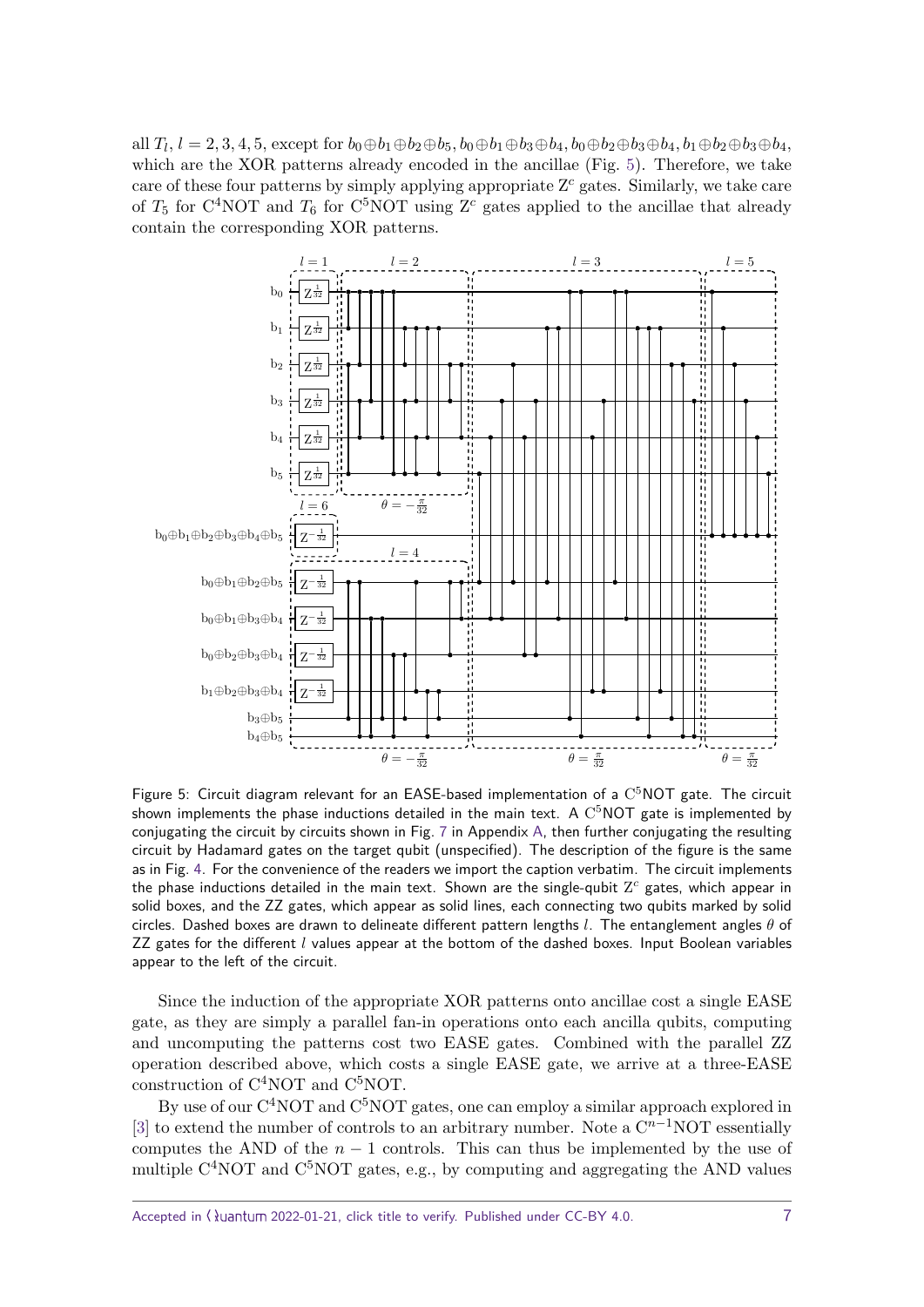of the subsets of size four or five of the controls. Following the method in [\[3\]](#page-8-2), we can see that, by use of C <sup>5</sup>NOT gates, roughly four controls can be taken care of each time it is used. Provided that a nested C<sup>5</sup>NOT gates need to be uncomputed, we find  $n/2$  C<sup>5</sup>NOT gates are needed for a  $C^{n-1}NOT$ . Since in our construction each  $C^5NOT$  requires three EASE gates, overall we require  $3n/2$  EASE gates per  $C^{n-1}NOT$ , with the ancilla count being *n/*4 up to a small additive constant, no more than seven.

In the extreme (unrealistic) scenario where ancilla qubits are inexpensive and the pulse design with exponential complexity is not an issue, a  $C^{n-1}NOT$  gate, regardless of *n*, can straightforwardly be implemented using only two EASE gates. To see this, we introduce  $2^n - n - 1$  ancilla qubits. For each ancilla qubit we compute  $\bigoplus_{m=1}^l b_{c_l(k,m)}$ , for all  $l > 1$ and *k*, of which there are  $2^n - n - 1$ . We can then induce appropriate phase to each XOR pattern by a layer of  $\mathbb{Z}^c$  gates. We uncompute and free the ancilla qubits. The number of EASE gates required is two, since the compute-uncompute operations require parallel fan-in operations, all controls being the original input, each target being ancilla.

We note in passing that the two-EASE based multiply-controlled NOT gate, like its three-EASE based counterpart, can also be used to extend the number of controls to an arbitrary number. Consider a  $C^{b-1}NOT$  gate, requiring two EASE gates and  $2^b - b - 1$ ancilla qubits. A  $C^{n-1}NOT$  gate, built with a plurality of the two-EASE based  $C^{b-1}NOT$ gates,  $n \gg b$ , would then require, approximately,  $4n/(b-2)$  EASE gates and  $n/(b-2)$  +  $2^b - b - 1$  ancilla qubits. For  $b = 6$ , the case we considered earlier, they amount to *n* EASE gates and  $n/4 + 57$  ancilla qubits. The latter number indeed motivates our three-EASE based construction, keeping the ancilla counts modest.

### <span id="page-7-0"></span>5 Qubit Permutations

Another quantum subroutine where EASE gates offer an improvement over the known state-of-start is the implementation of permutations over qubit registers. It is known, from [\[9\]](#page-8-8), that any permutation over *n* qubits can be implemented as four layers of disjoint transpositions with *n* ancillae and, alternatively, as six layers of disjoint transpositions with no ancillae. Since each transposition, or a SWAP gate, can be implemented as three CNOT gates, each layer of disjoint transpositions can be implemented as three layers of EASE gates. Therefore, any permutation over *n* qubits can be implemented with  $O(1)$ EASE gates.

We next consider a controlled permutation operation. Note that, since the *O*(1) transpositions used to apply a permutation are disjoint, the *O*(1) controlled transpositions that comprise a controlled permutation operation are disjoint as well, up to the shared control. To achieve the EASE-based implementation, note that a controlled-transposition gate can be implemented using seven CNOT gates [\[10\]](#page-8-9). The CNOT gates, forming seven stages, then comprise a single layer of controlled-transposition gates, together with single qubit gates. The CNOT gates in each CNOT stage are either disjoint (conventional parallel CNOTs) or they collide at the shared control (a fan-out operation). Both of these can be implemented in parallel using a single EASE gate. This implies that a controlled permutation can be implemented using *O*(1) EASE gates.

Using this technique, we can reduce the complexity of algorithms that use controlled permutations. As an example, we consider the circuit depth of string-matching algorithm [\[10\]](#page-8-9), which matches a pattern of length *M* in a text of length *N*. Our EASEbased approach can reduce the depth from the reported  $O(\sqrt{N}((\log N)^2 + \log M))$  to  $O(\sqrt{N}(\log N + \log M))$ . The number of ancilla qubits is reduced by  $\log N$  as well.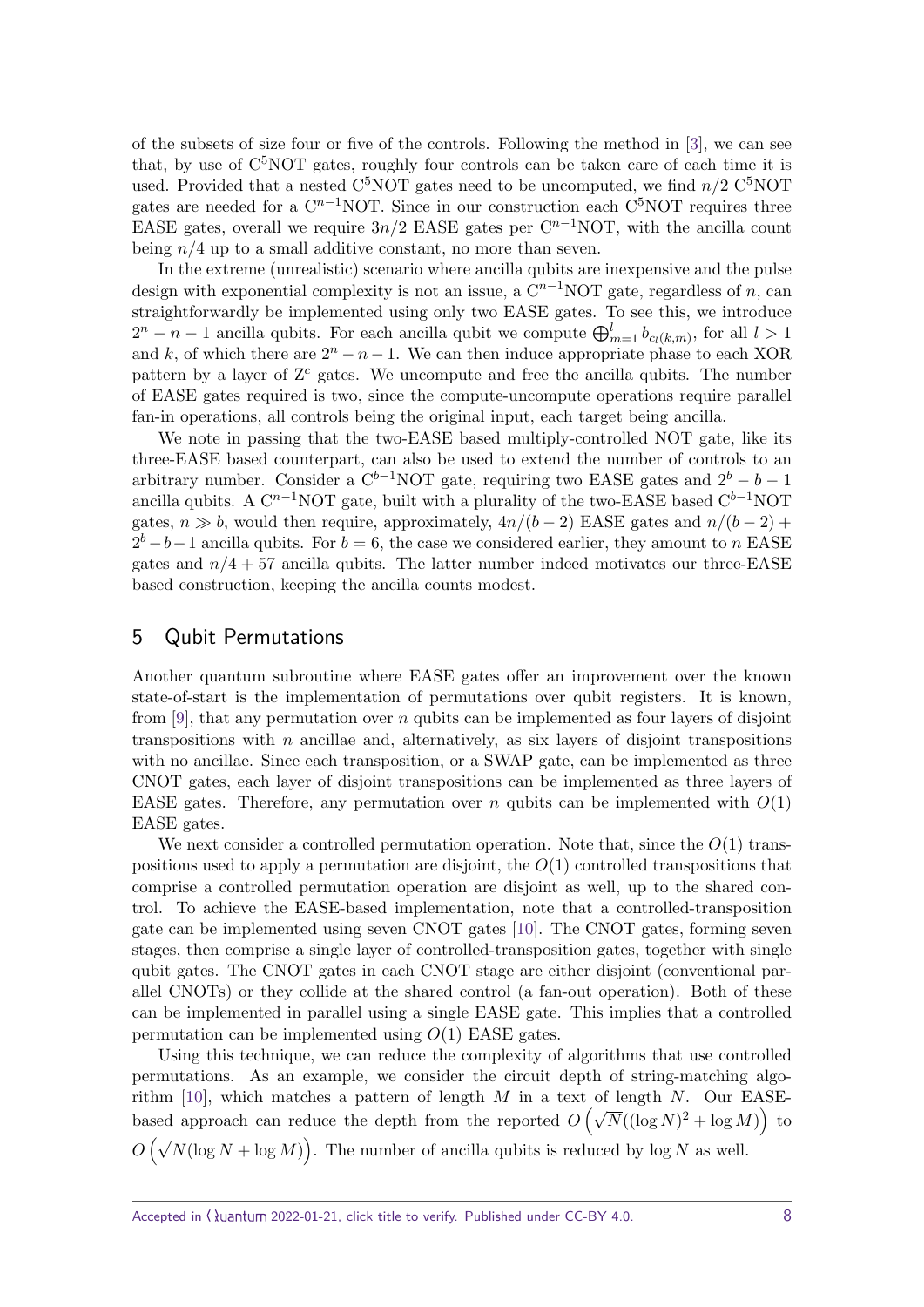# 6 Outlook

Harking back to the power and impact of parallel operations in conventional computing, we look forward to the revolution that EASE gates are to bring in quantum computing. Experimental demonstrations have already been successful [\[2\]](#page-8-1), and the exciting challenges of finding more use cases of EASE gates continue. In this paper, we took a first step towards this goal, leveraging in particular the random access over any pairs of qubits. A future endeavor could include more sophisticated uses of real degrees of freedom in both the amount of entanglement induced between the pairs and the axis of rotation for each Pauli operator acting on each participating qubit in the EASE gates. We hope our work serves as a stepping stone towards efficient quantum computing, adding to the old adage of "circuit depth matters."

# Data availability

All data needed to evaluate the conclusions in the paper are present in the paper and/or the Supplementary Information. Additional data related to this paper may be requested from the authors. Correspondence and requests for materials should be addressed to Y.N.(ynam@umd.edu).

# Acknowledgements

We thank Qingfeng Wang at the University of Maryland, Christopher Monroe at Duke University, and Igor Markov at the University of Michigan for helpful discussions.

# Author contribution

N.G., A.M., and P.N. contributed to devising the methods to optimize various quantum circuit constructions using EASE gates under Y.N.'s supervision. All authors contributed to preparing the manuscript. The authors declare that they have no competing interests.

# **References**

- <span id="page-8-0"></span>[1] C. J. Hughes, [Synthesis Lectures on Computer Architecture](http://dx.doi.org/10.2200/S00647ED1V01Y201505CAC032) 10, 1 (2015).
- <span id="page-8-1"></span>[2] N. Grzesiak, R. Blümel, K. Wright, K. M. Beck, N. C. Pisenti, M. Li, V. Chaplin, J. M. Amini, S. Debnath, J.-S. Chen, et al., [Nature communications](http://dx.doi.org/10.1038/s41467-020-16790-9) 11, 1 (2020).
- <span id="page-8-2"></span>[3] D. Maslov and Y. Nam, [New Journal of Physics](http://dx.doi.org/10.1088/1367-2630/aaa398) 20, 033018 (2018).
- <span id="page-8-4"></span>[4] K. Groenland, F. Witteveen, K. Schoutens, and R. Gerritsma, [New Journal of Physics](http://dx.doi.org/10.1088/1367-2630/ab8830) 22[, 063006 \(2020\).](http://dx.doi.org/10.1088/1367-2630/ab8830)
- <span id="page-8-3"></span>[5] J. van de Wetering, [New Journal of Physics](http://dx.doi.org/10.1088/1367-2630/abf1b3) 23, 043015 (2021).
- <span id="page-8-5"></span>[6] S.-L. Zhu, C. Monroe, and L.-M. Duan, [Europhysics Letters \(EPL\)](http://dx.doi.org/10.1209/epl/i2005-10424-4) 73, 485–491 [\(2006\).](http://dx.doi.org/10.1209/epl/i2005-10424-4)
- <span id="page-8-6"></span>[7] R. Duncan, A. Kissinger, S. Perdrix, and J. Van De Wetering, [Quantum](http://dx.doi.org/10.22331/q-2020-06-04-279) 4, 279 [\(2020\).](http://dx.doi.org/10.22331/q-2020-06-04-279)
- <span id="page-8-7"></span>[8] Q. Wang, M. Li, C. Monroe, and Y. Nam, Quantum 5[, 509 \(2021\).](http://dx.doi.org/ 10.22331/q-2021-07-26-509)
- <span id="page-8-8"></span>[9] C. Moore and M. Nilsson, [SIAM Journal on Computing](http://dx.doi.org/10.1137/S0097539799355053) 31, 799 (2001).
- <span id="page-8-9"></span>[10] P. Niroula and Y. Nam, [npj Quantum Information](http://dx.doi.org/10.1038/s41534-021-00369-3) 7, 1 (2021).